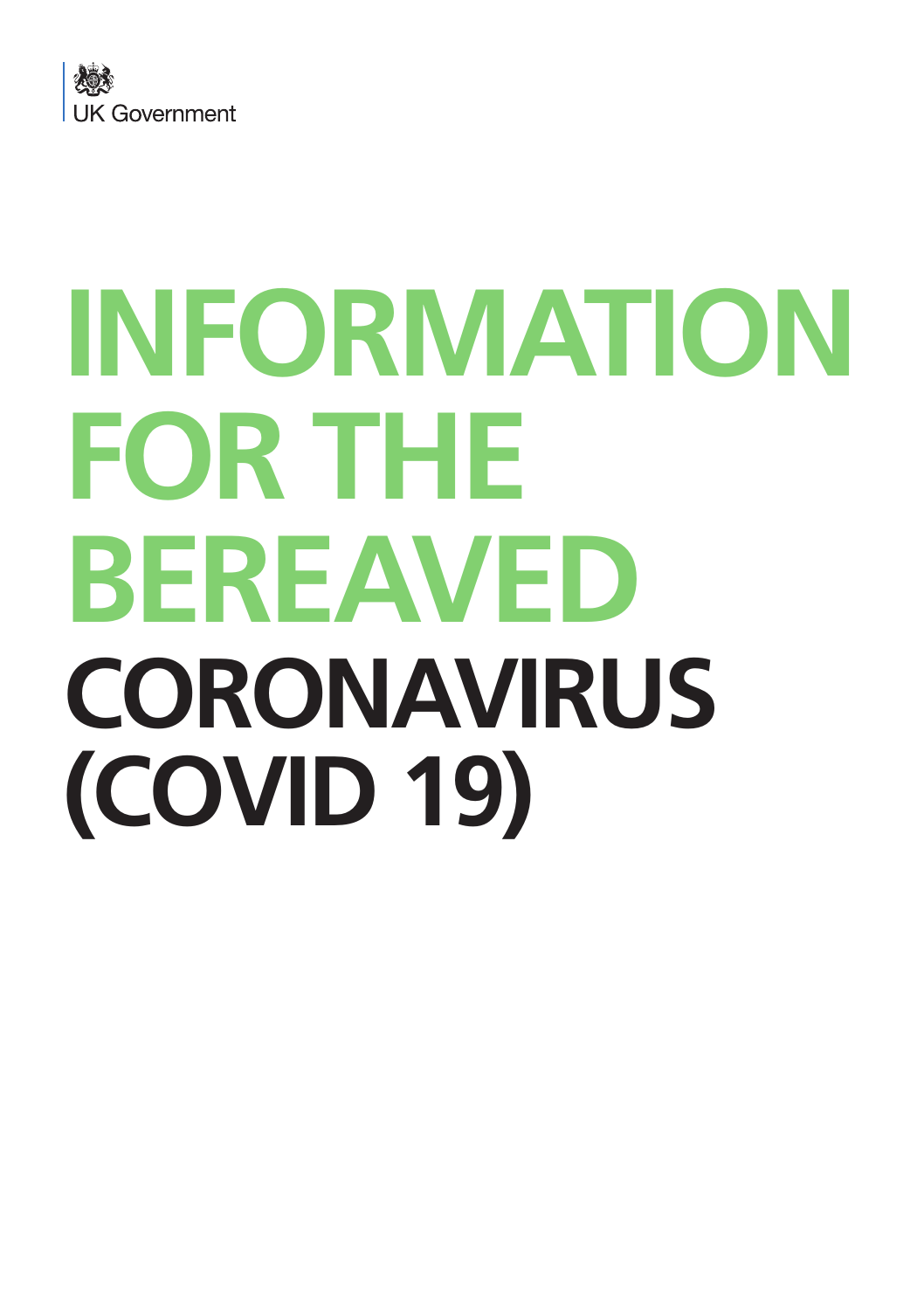We are extremely sorry for your loss and appreciate this will be an incredibly difficult time.

The death of a loved one can be among the most difficult moments that any of us will face in our lives, and it often falls on those closest to the deceased and grieving the most to organise the funeral.

This leaflet shares important information to help bereaved families, friends or next of kin make important decisions during this national emergency and explains the next steps, answers some of your questions, and guides you to the extra help and support that is available.

# **What to expect**

### *Immediately following the death of a loved one*

A first step will be to choose a funeral director. You can find an industryinspected local funeral director via the following websites:

- The National Association of Funeral Directors: **[funeral-directory.co.uk](http://www.funeral-directory.co.uk)**
- The National Society of Allied and Independent Funeral Directors: **[saif.org.uk/members-search](http://www.saif.org.uk/members-search)**

Once you've chosen a funeral director, your loved one will be collected and taken to a funeral parlour or a mortuary. If your loved one is taken to a mortuary it may not be possible for you to visit or spend time with them. This will be a local decision made to keep you and those around you safe and well.

If your loved one is taken to a funeral parlour, you can speak to your funeral director about, where possible, safely arranging a visit to wash, dress and conduct any other religious observances. If your loved one is being prepared for their funeral by a community faith group they will be able to advise you what to do.

## *Registering the death*

You will need to register your loved one's death with the Registrar of Births, Deaths and Marriages within five days. Once this has been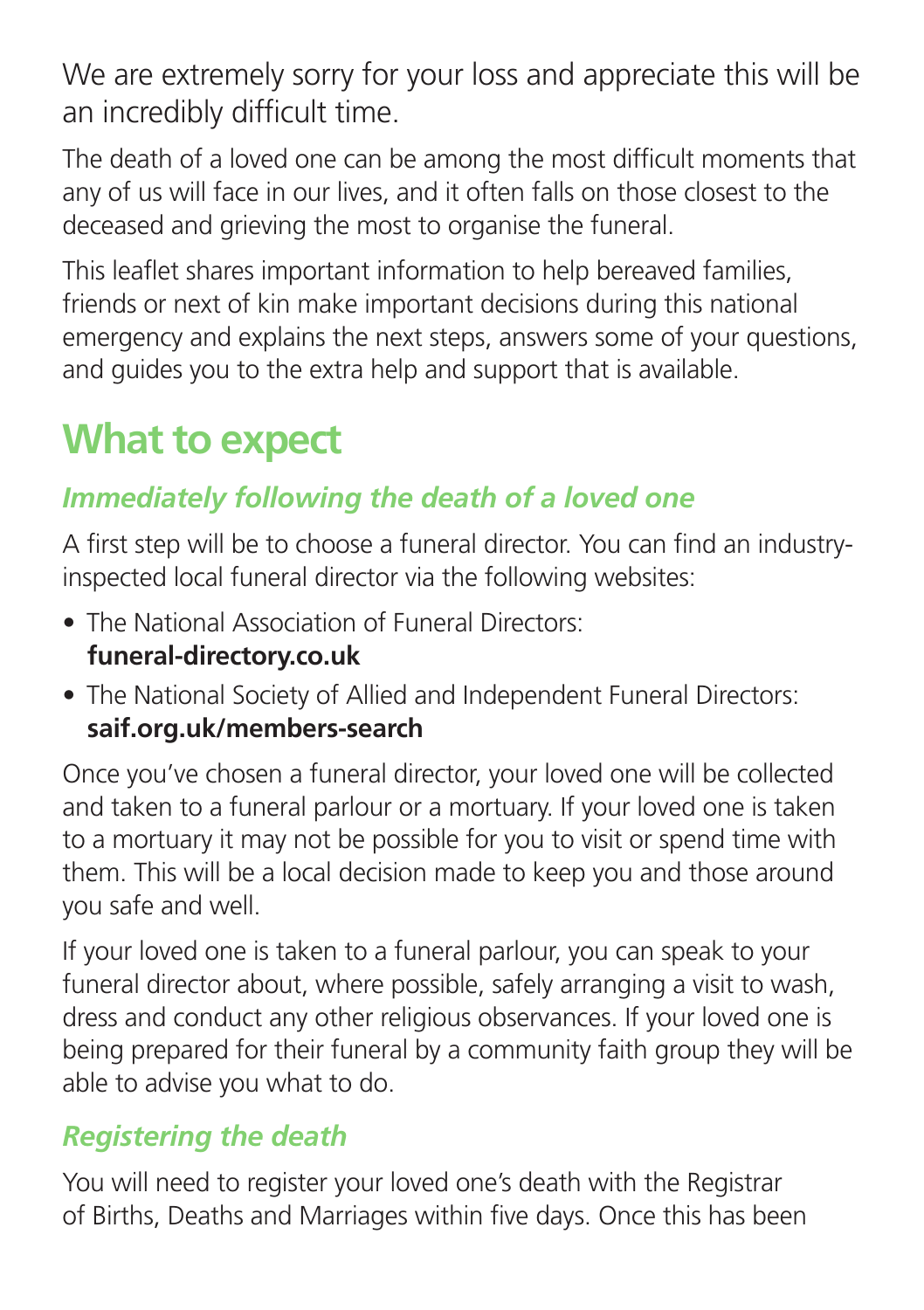completed, the registrar can issue you with the Certificate for Burial or Cremation and the Death Certificate. The funeral director will need this certificate.

The doctor who signed the Medical Certificate of Cause of Death may have passed your contact details to the registrar so that they can contact you to organise the registration. However, you may want to contact the Register Office early on so the registration process can be completed and you can proceed with the funeral arrangements.

Further details about how to contact your local Register Office and their services can be found from your local council by visiting:

#### **[gov.uk/find-bereavement-services-from-council](https://www.gov.uk/find-bereavement-services-from-council)**

## *Preparing for the funeral*

During this difficult period many families are opting to have smaller funerals that follow the social distancing guidelines now, while planning additional memorial events at a later date.

If you have a nominated funeral director who is collecting your loved one, they will contact you to arrange the funeral. Funeral directors have been given advice about how to safely organise funerals during this national emergency, and there are guidelines in place to limit the number of people who can attend to make sure everyone stays safe.

Only members of the deceased's household and immediate family members should attend the funeral. A modest number of close friends may attend if the deceased had no household or family members able to attend. Any mourner who is unwell with symptoms of coronavirus (COVID-19) (a new continuous cough or a high temperature) should not attend and those attending must observe social distancing measures at all times.

# **Financial support**

Every circumstance is different, so please take time to review whether you are eligible for the financial support available to assist with funeral expenses. Find out more here: **[gov.uk/funeral-payments](https://www.gov.uk/funeral-payments)**